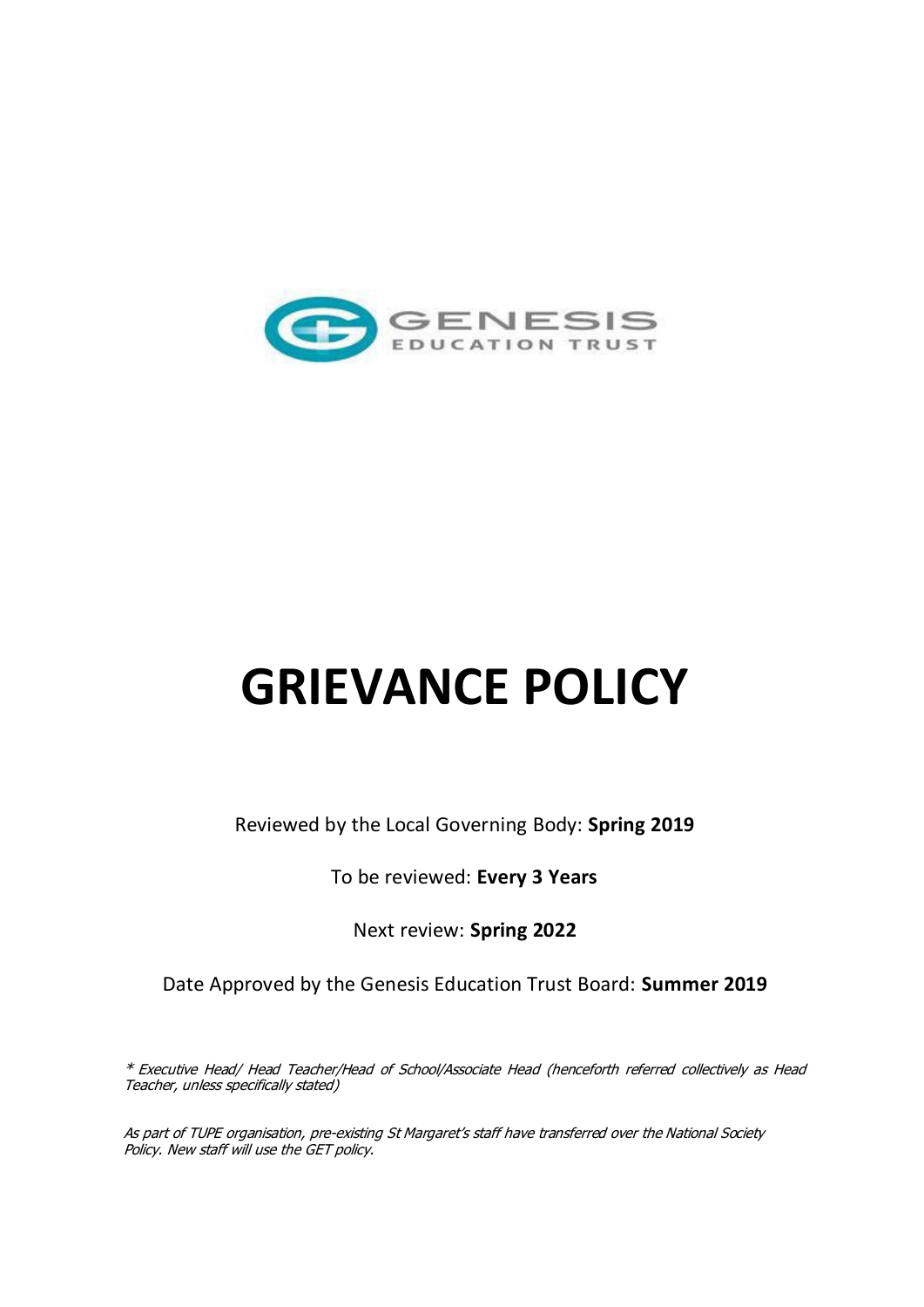# **Contents**

|                           | <b>SECTION 1: OUTLINES OF POLICY</b> | <b>PAGE</b> |
|---------------------------|--------------------------------------|-------------|
|                           |                                      |             |
| 1                         | Introduction                         | 3           |
| 2                         | Scope                                | 3           |
| 3                         | Aims of the policy                   | 3           |
|                           |                                      |             |
| <b>SECTION 2: PROCESS</b> |                                      | <b>PAGE</b> |
|                           |                                      |             |
| 1                         | <b>Outline of Procedure</b>          | 4           |
| 2                         | <b>Informal Process</b>              | 5           |
| 3                         | <b>Formal Process</b>                | 6           |
| 4                         | <b>Appeal Process</b>                | 7           |
| 5                         | <b>Collective Grievances</b>         | 8           |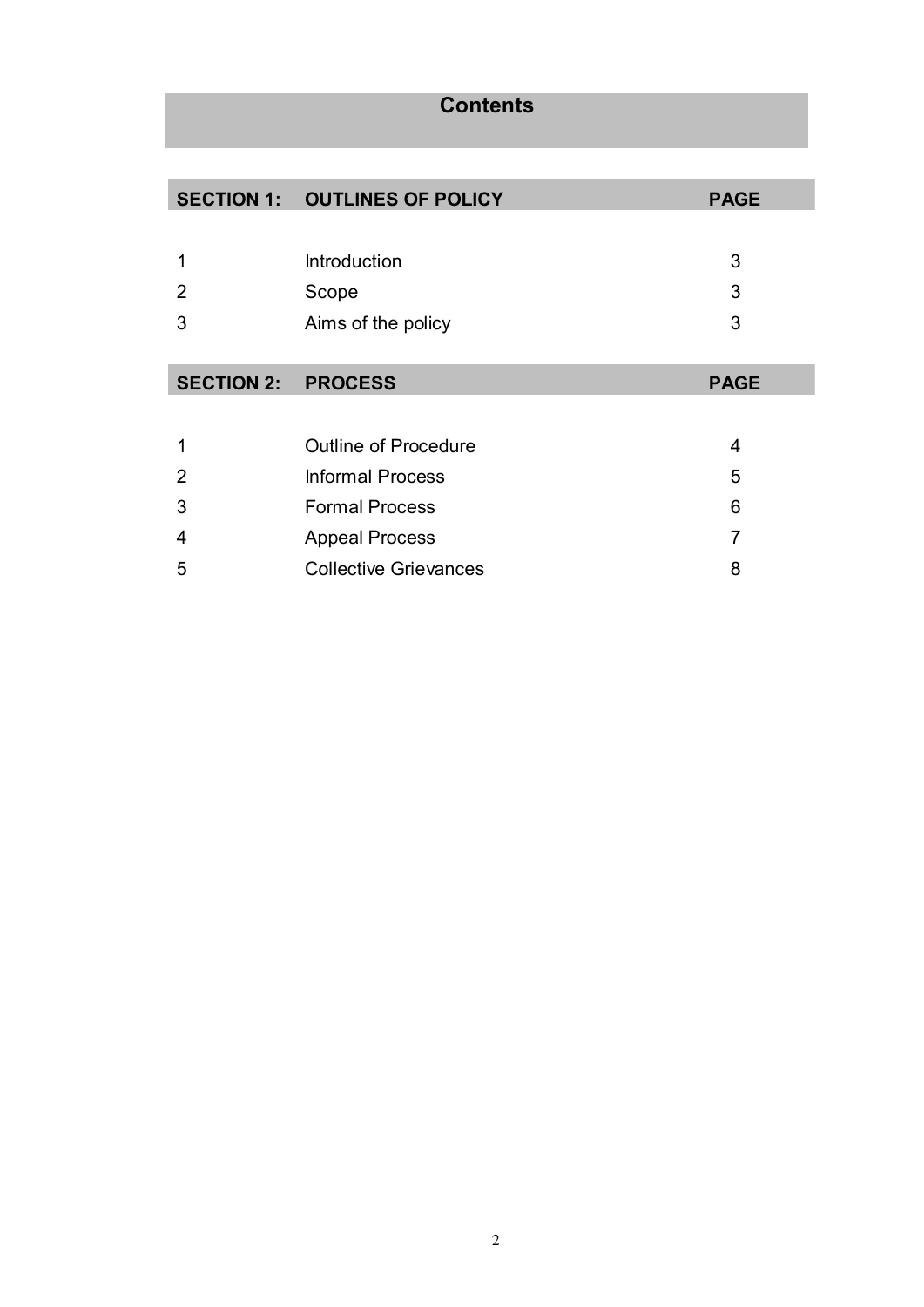# **SECTION 1: OUTLINE OF THE POLICY**

## **1.0 INTRODUCTION**

- 1.1 The Trust believes that all employees should be treated fairly and with respect, however it recognises that from time to time employees may wish to seek resolution for grievances relating to their employment.
- 1.2 The grievance process can be defined as: "a means of dealing with concerns, problems or complaints that employees raise with the employer".
- 1.3 This policy sets out:
	- lawful, non-discriminatory, fair and effective arrangements for dealing with employee concerns or grievances
	- employee responsibilities when raising problems and concerns
	- Headteacher responsibilities for the resolution of issues quickly and consistently in order to maintain good working relationships
- 1.4 The Trust is committed to ensuring:
	- that no employee will suffer any detriment in the form of victimisation by asserting their statutory right to raise a grievance
	- that witnesses are protected against detriment as a result of acting as a witness during a grievance process
- 1.5 This policy has been developed in line with the ACAS Code of Practice.
- 1.6 Where Headteacher is referred to this should be read as Executive Headteacher (EHT) or Head of School as delegated by EHT.

# **2.0 SCOPE**

- 2.1 This policy applies to both teaching and support staff following adoption by the Board.
- 2.2 This procedure does not apply to ex-employees, however if they have concerns they wish to raise they can ask for an exit interview with either a nominated governor from the local governing body or a representative of the School's staff.

# **3.0 AIMS OF THE POLICY:**

- 3.1 The aim of the policy is to provide a fair process to resolve grievances to:
	- a) enable staff to raise and have the school address effectively any employment related grievance or problem at work relating to them specifically.
	- b) ensure that effective, fair and prompt action is taken to deal with all concerns.
	- c) give managers the opportunity to deal with issues that might otherwise undermine staff morale.
	- d) give senior managers the opportunity to demonstrate that the organisation deals fairly with staff.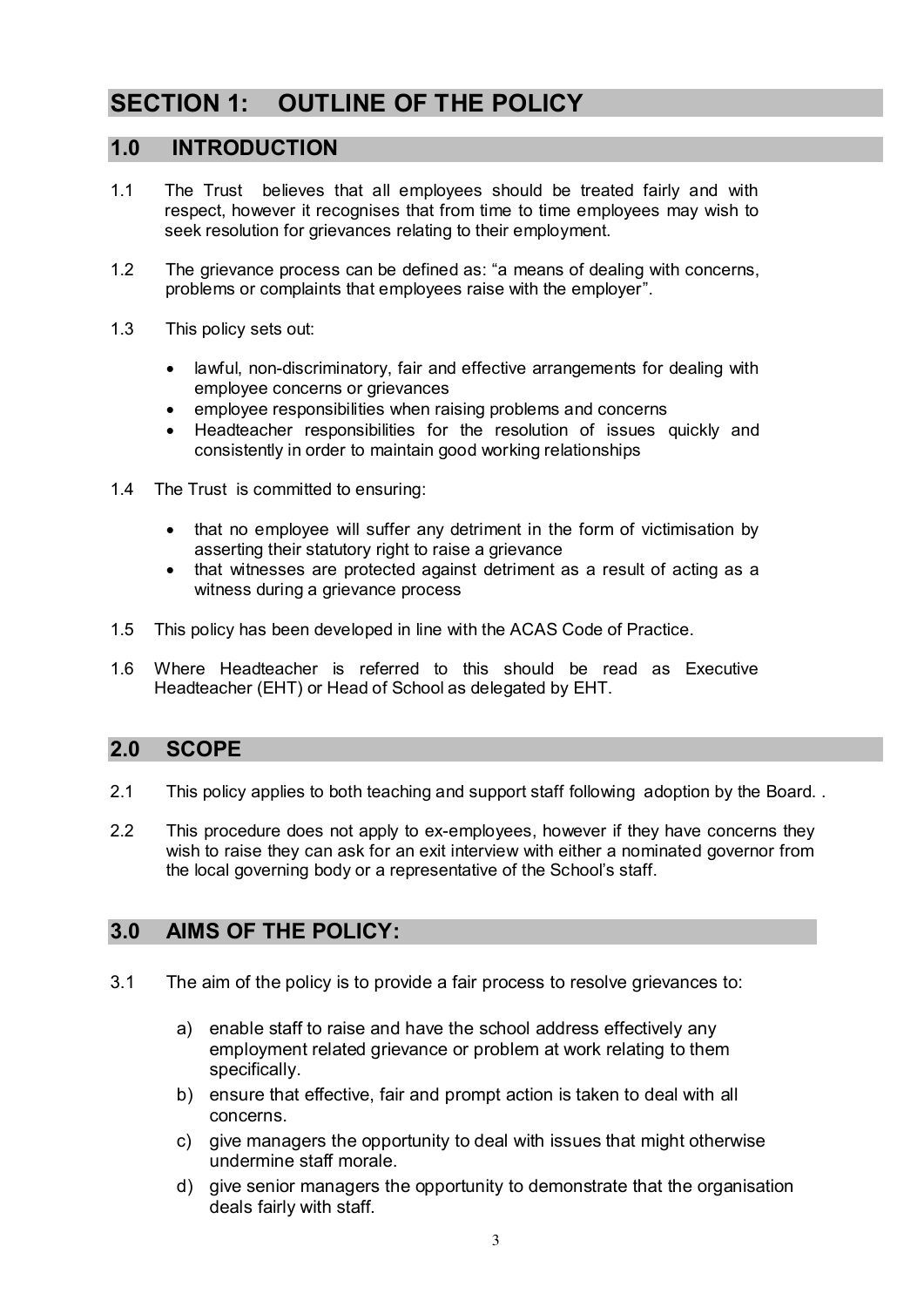- 3.2 However, the procedure cannot be used for the following:
	- a) to question any decisions taken under any other employment procedure e.g. disciplinary, redundancy, capability or sickness which already offers the employee a right of appeal.
	- b) to address an anonymous grievance; If an employee wishes to raise an anonymous grievance the individual should refer to the School's whistle blowing procedures.
	- c) to make any frivolous, malicious or vexatious claims, which if proven may result in disciplinary action.
	- d) to make any complaints 3 months after the event.
	- e) to be used to raise a counter claim against management action being taken under other school policies such as: Disciplinary, Managing Underperformance and Managing Sickness Absence Policies etc.
- 3.3 Grievances should be raised when "something is believed to be wrong or unfair". Employees should be aware that they must not use this Policy to raise concerns without good cause or with the intention of causing distress to others.
- 3.4 A grievance that is not upheld is not necessarily one that could be deemed as frivolous, malicious or vexatious but could have been a subject of misunderstanding.
- 3.5 If a grievance has been defined as frivolous, malicious or vexatious, the matter may be investigated under the Disciplinary Policy.

# **SECTION 2: PROCESS**

# **1.0 OUTLINE OF PROCEDURE**

- 1.1 This procedure has an informal stage followed by two formal stages. Except in exceptional circumstances there will be an attempt to seek to resolve the grievance at the informal stage. Subject to the agreement of all parties, mediation and/or counselling may be arranged where appropriate to help. At the informal stage, it is assumed that wherever possible the issues will be dealt with in a no-blame setting. At formal stages, the School may invoke the disciplinary procedure if the matter being raised involves a breach of the School's disciplinary rules.
- 1.2 An employee can opt to deal with a matter **informally** outside of these procedures by raising it with an appropriate manager to seek an **informal, no blame resolution.** All parties are encouraged to seek a resolution at the informal stage. If action is recommended to resolve the issue it should be set out clearly and followed up to ensure it is taken.
- 1.3 An employee can lodge a formal grievance within 10 working days of the end of the Informal Stage.
- 1.4 The **formal** stage gives employees a right of appeal against the outcome of the first formal stage. Any appeal must be raised within 10 working days of the end of the first formal stage using the **Appeal Form**.
- 1.5 The manager who conducted the first formal stage will prepare a written outline response to the appeal panel and provide it to all parties at least 5 working days before the hearing. Any further comments, relating to the grounds of appeal, from the employee should be provided at least 1 working day before the appeal hearing.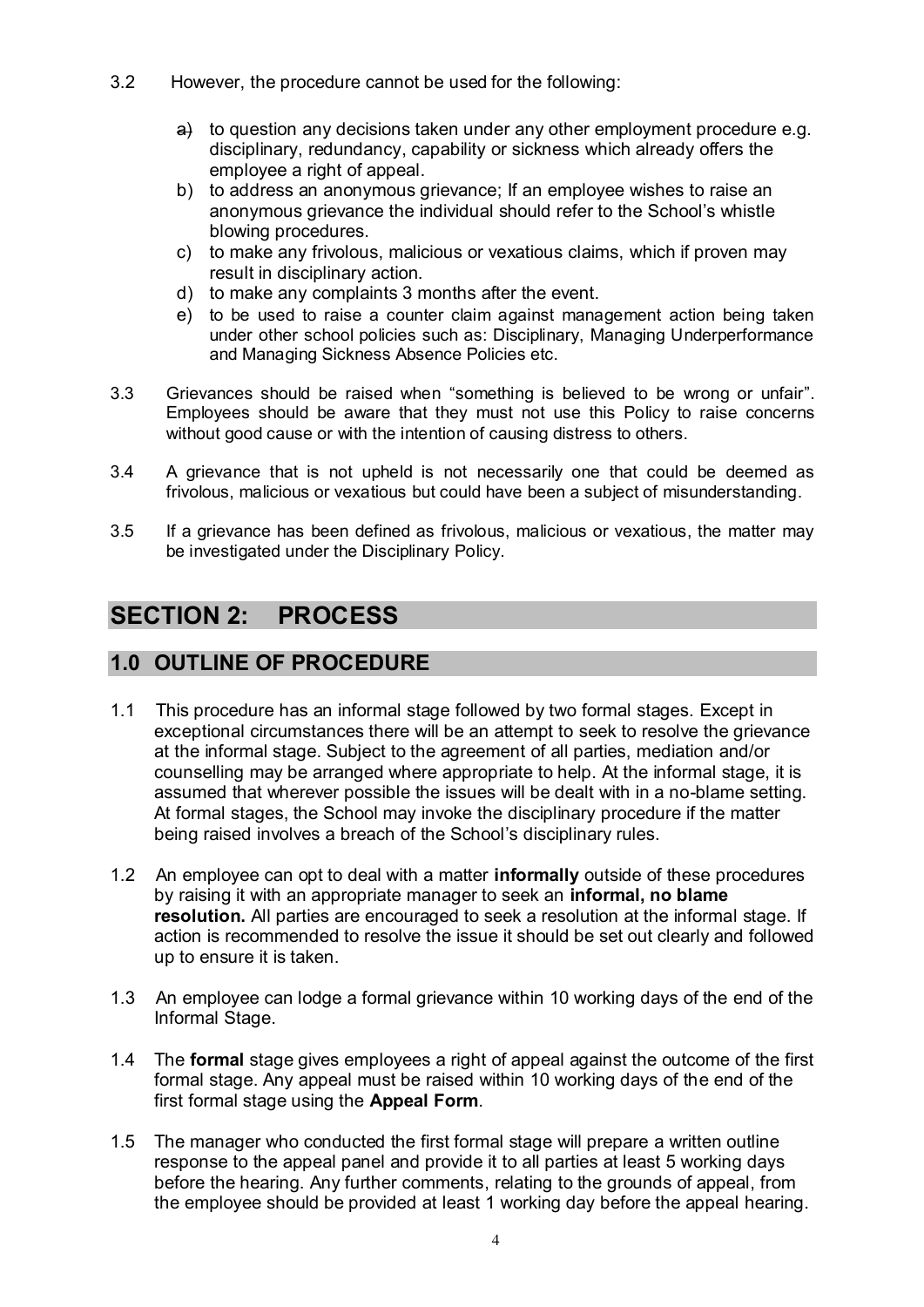If any documentation is provided on the day of the appeal hearing it will only be accepted at the discretion of the panel.The decision of the appeal will be final.

- 1.6 Each stage of the procedure should take no longer than 20 working days. In the event that the completion of the process will need to be extended then all parties should be informed.
- 1.7 Where a panel of Governors is required this should be made up of 3 non- staff governors.

## **2.0 INFORMAL STAGE**

- **2.1** It is the responsibility of the employee(s) aggrieved to raise the nature of their grievance with their immediate line manager. This can be done in writing or verbally at an informal meeting that the employee has requested. Where the grievance involves the immediate line manager then the employee or group of employees must raise the matter to the next chain of command.
- **2.2** The appropriate manager dealing with the grievance will hold individual meetings with the person(s) who raised the grievance and the person(s) against whom the allegations(s) have been made.

#### **2.3 The employee is entitled to:**

- a) raise the matter informally with their manager who will be responsible for conducting the investigation.
- b) put their side of the complaint.
- c) be accompanied by their trade union representative or fellow worker (but not a paid legal representative).
- d) to be taken seriously
- e) have the case treated as a confidential matter.
- f) be told before the meeting the purpose of any meeting they are called to and the names of those who will be present.
- g) be told what action management intends to remedy the matter.
- h) move the matter to the formal stage only when the informal process has not proved to be sufficiently resolved for the individual.

#### **2.3 The Line Manager will:**

- a) explore the issues promptly with the employees concerned.
- b) keep the parties informed of progress and likely timescales.
- c) explore the issues with the employees involved.<br>d) inform the employee of the outcome of the inform
- inform the employee of the outcome of the informal stage.
- e) where appropriate offer independent support or counselling to the employee
- f) take notes and provide these to the employee(s) concerned as soon as possible.

#### 2.4 **Possible outcome of the grievance:**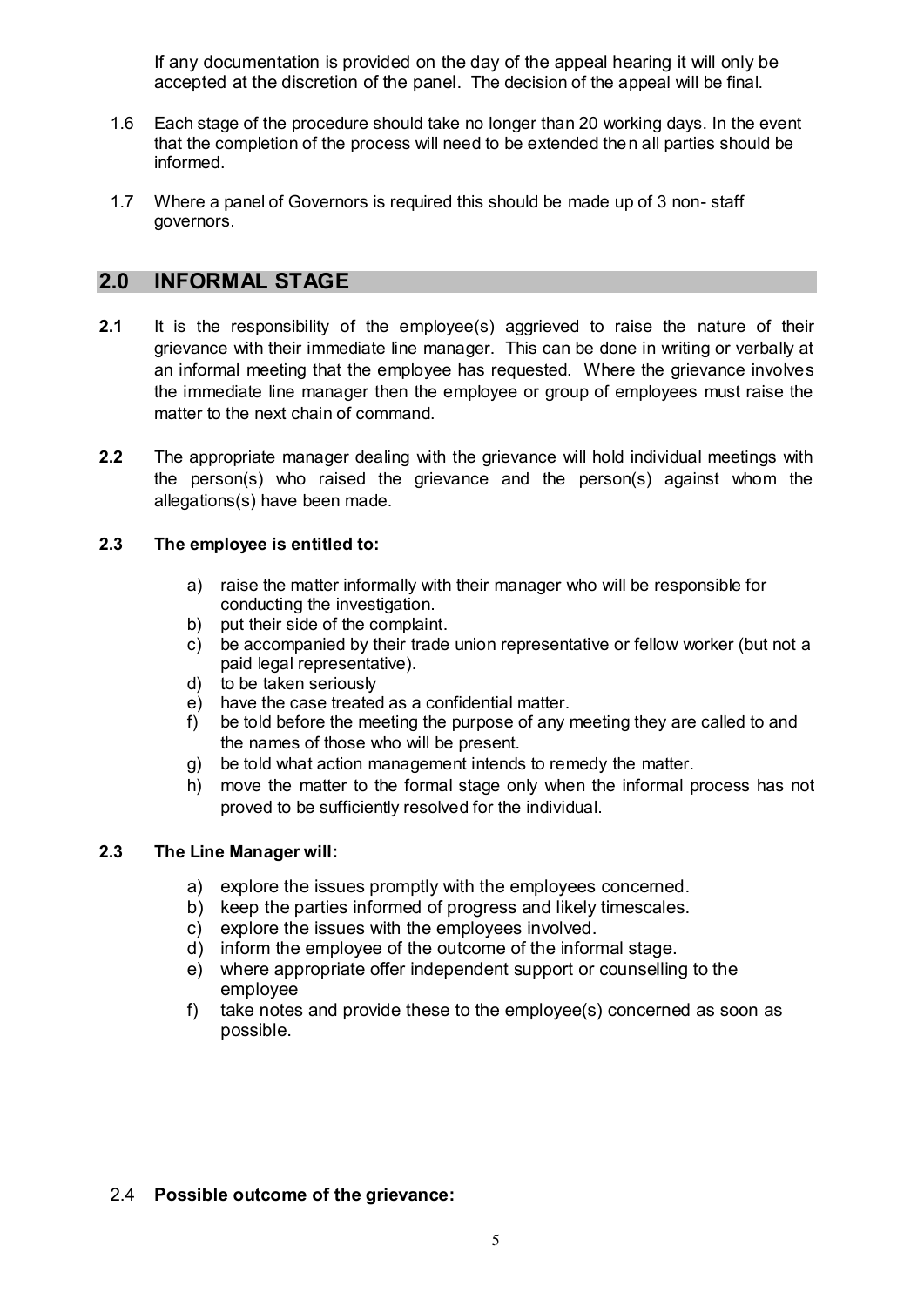- a) no further action at this stage, but to record any future incidents and to keep the situation under review, enabling the employee to seek further advice in the future if necessary.
- b) mediation is an option within the Informal Stage. However it is only feasible if both parties agree to undertake the process with the intention of finding a solution
- c) If the other party has not already been approached, then discuss the grievance with them, giving them an opportunity to explain and if appropriate, ask them to stop the behaviour. Keep the situation under review.
- d) The individual proceeds to make a formal grievance under the appropriate stage of the procedure.

## **3.0 FORMAL STAGE**

- **3.1** If the grievance has already been raised informally with the employee's line manager and has remained unresolved, it may be appropriate to refer the grievance directly to the Headteacher. In the event of the grievance being made against the Headteacher, the matter should be referred directly to the Chair of Governors, on behalf of the Governing Body and will be dealt with at this stage of the procedure.
- **3.2** It is the responsibility of the employee(s) aggrieved to raise the matter with their immediate line manager stating the nature of their grievance. They need to provide detailed grounds of their grievance(s), with supporting evidence and documentation that they intend to rely on. It is not sufficient to provide loose grounds or a general statement. This is in order to ensure that whoever is bringing a grievance has considered properly and fully the grounds of their grievance and that the party against whom the grievance is raised is able to respond appropriately.

#### **3.3 The employee is entitled to:**

- a) raise the matter formally with their manager who will be responsible for conducting the investigation.
- b) reasonable notice (normally 5 working days but less by mutual agreement) in writing of:
	- i. date, time and place of formal meeting
	- ii. the issues to be discussed
- c) the opportunity to be represented by their trade union representative or work colleague (but not a paid legal representative).
- d) postpone meetings to another reasonable time normally within 5 working days of the original date – if their representative will not be available at the time proposed.
- e) hear and know what the other employee has to say, put their own side of the matter and contribute to any action plan that may resolve the issue.
- f) a written record of any agreed action plan to deal with the problem.
- g) be told the outcome of the investigation (excluding information that would breach the confidentiality of others).
- h) appeal within the time period of the action plan and 10 working days afterwards.

#### **3.4 The Line Manager will:**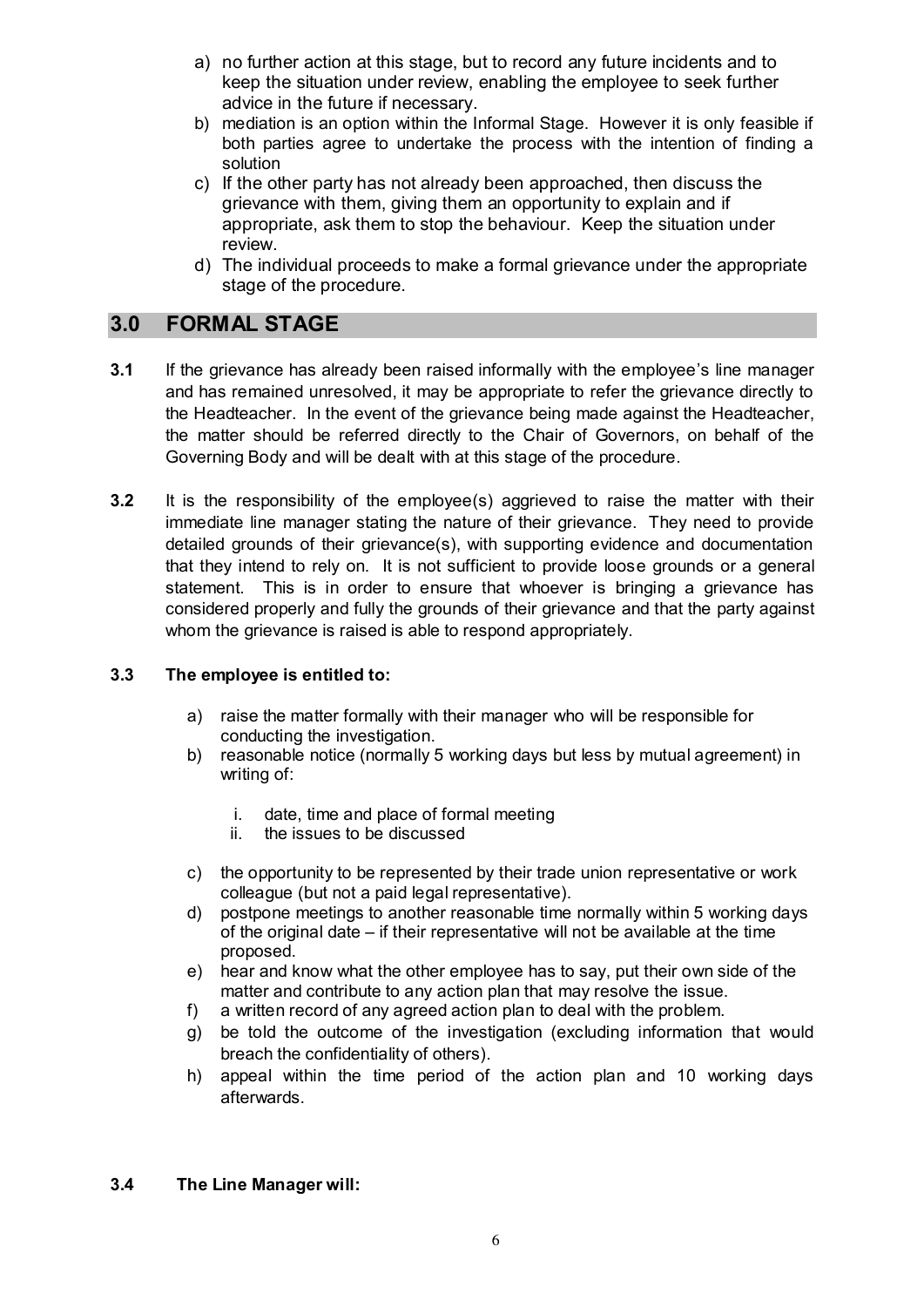- a) deal with the matter promptly as a formal complaint, aiming to meet the parties within a week and complete the stage within a month.
- b) keep the parties informed of progress and likely timescales.
- c) explore the issues with the employees involved.
- d) investigate the matter thoroughly to the standard set out in the school's disciplinary procedure (investigation stage) including a report and outcome letter for all parties.
- e) meet with the employees, (together or separately) to develop a plan of action to resolve the issue – including reasonable time scales and monitoring. (subject to any appeal at the Final Formal stage the investigation officer's decision is final).
- f) where appropriate, consult a competent independent advisor on the issues in the case.
- g) where appropriate:
	- i. take formal disciplinary action against the employee being complained about.
	- ii. involve the police, audit or other external assistance (normally only a governor or their nominee will make a decision to involve the police).
	- iii. offer independent support or counselling (or both).
- h) make appropriate notes and records.

#### **3.5 There are a number of possible outcomes:**

- a) where allegations are fully or partially substantiated it may be appropriate to take disciplinary action/remedial action against the person who is the alleged perpetrator.
- b) where allegations are unsubstantiated, no further action will be taken.
- c) whilst there may be some evidence of inappropriate or insensitive conduct, this may not be not considered serious enough to warrant a formal sanction. However there is scope for resolution through training, counselling and/or mediation.
- d) the complainant has raised a vexatious claim and therefore may be subject to disciplinary proceedings.
- **3.6** If the complaint is about the manager the employee can raise the matter with the Headteacher or if it is about the latter to the Chair of Governors.

The complaint must be in writing on the "grievance" form.

i. The dates of meetings should be in consultation with all parties, including the employee's trade union representative, to avoid unnecessary postponements.

## **4.0 APPEAL**

**4.1** The employee has the right of appeal and is required to specifically state in writing the reasons providing clear grounds and all documentation which they intend to rely on in the hearing. It is essential that the documentation is provided at this stage in order for the appeal to proceed.

#### **4.2 The employee is entitled to:**

a) appeal (using appeal form) against decisions at the first formal stage within 10 working days.